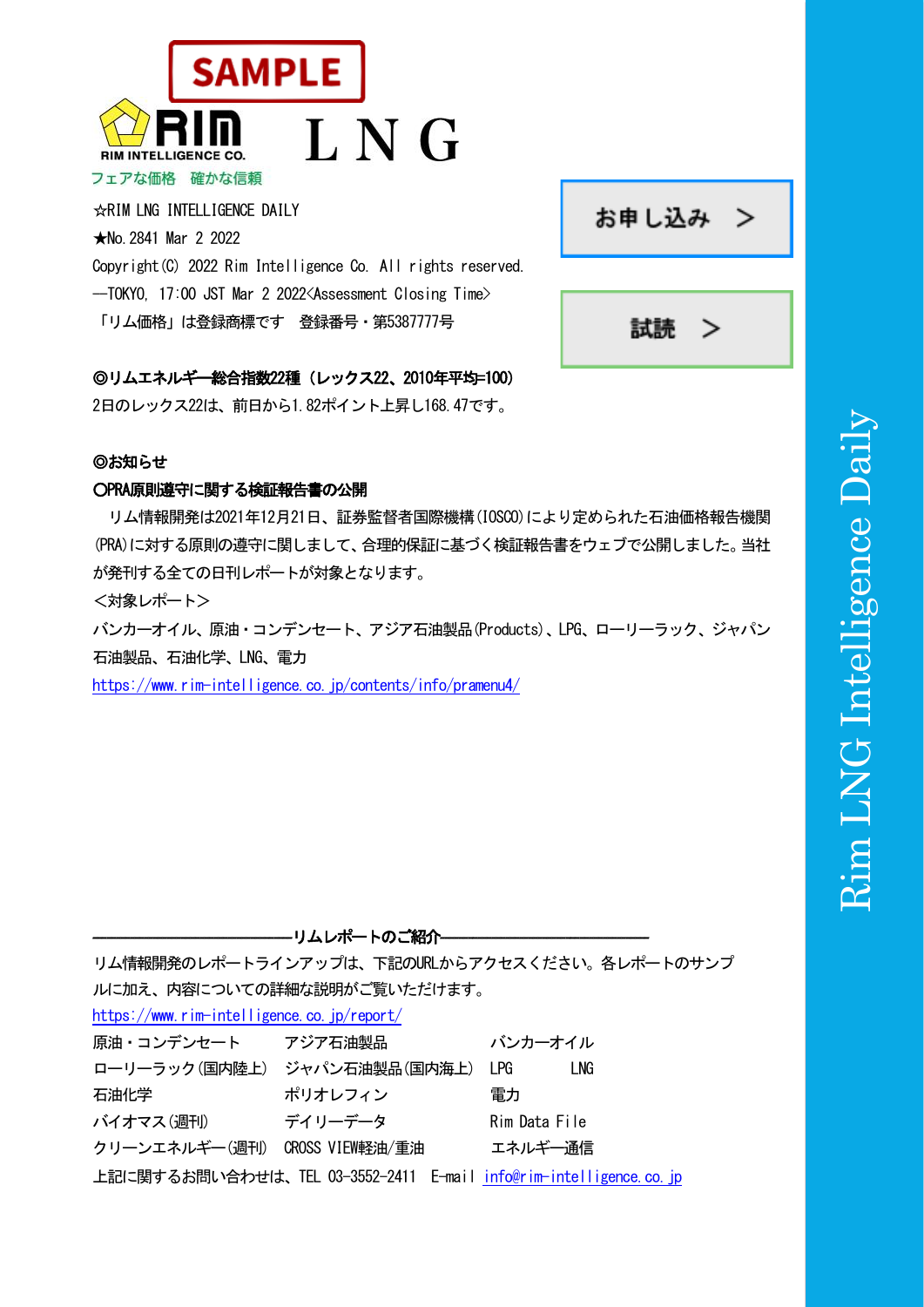

*3 F Y a e s u d o r i H a t a B l d g , 1 C h o m e 9 - 8 H a t c h o b o r i , C h u o - k u , T o k y o J a p a n* Tel:81-3-3552-2411 Fax:81-3-3552-2415 e-mail:info @rim-intelligence.co.jp

| <b>OSpot LNG Price Assessment (\$/mmBtu)</b> |         |            |            |         |            |            |  |  |  |
|----------------------------------------------|---------|------------|------------|---------|------------|------------|--|--|--|
| ODES Japan (DJ)                              |         |            |            |         |            |            |  |  |  |
|                                              | Apr     | May        | Jun        | Jul.    | <b>Aug</b> | Sep        |  |  |  |
|                                              | 40.10   | 39.65      | 39.50      | 39.55   | 39.60      | 39.60      |  |  |  |
| Daily Changes                                | $+6.95$ | $+6.95$    | $+6.95$    | $+6.95$ | $+6.95$    | $+6.90$    |  |  |  |
|                                              | 0ct     | <b>Nov</b> | <b>Dec</b> | Jan     | Feb        | <b>Mar</b> |  |  |  |
|                                              | 39.65   | 39.85      | 39.95      | 40.05   | 40.05      | 39.90      |  |  |  |
| Daily Changes                                | $+6.90$ | $+6.90$    | $+6.90$    | $+6.90$ | $+6.90$    | $+6.90$    |  |  |  |

### ○Northeast Asia (DES)

| _______________________          |                 |                 |                 |                  |  |  |  |  |  |
|----------------------------------|-----------------|-----------------|-----------------|------------------|--|--|--|--|--|
|                                  | Apr 2H          | May 1H          | May 2H          | <b>RIM</b> Index |  |  |  |  |  |
| $--NEA$                          | $39.95 - 40.25$ | $39.55 - 39.85$ | $39.45 - 39.75$ | 39.80            |  |  |  |  |  |
| Daily Changes                    | $+6.95$         | $+6.95$         | $+6.95$         | $+6.95$          |  |  |  |  |  |
| RIM Index Monthly Cumulative Avg |                 | 36.33           |                 |                  |  |  |  |  |  |

\*RIM Index is a daily average price of the three delivery periods of NEA.

\*RIM Index Monthly Cumulative Avg is a monthly cumulative average price of RIM Index.

|               | $\sim$          |                 | $\sim$          |                 |                 |                 |
|---------------|-----------------|-----------------|-----------------|-----------------|-----------------|-----------------|
|               | Jun             |                 | Aug             | Sep             | 0ct             | Nov             |
| --NEA Forward | $39.35 - 39.65$ | $39.40 - 39.70$ | $39.45 - 39.75$ | $39.45 - 39.75$ | $39.50 - 39.80$ | $39.70 - 40.00$ |
| Daily Changes | $+6.95$         | $+6.95$         | $+6.95$         | $+6.90$         | $+6.90$         | $+6.90$         |
|               |                 |                 |                 |                 |                 |                 |

|                      | Spring  | Summer  |
|----------------------|---------|---------|
| --NEA Seasonal Index | 39.75   | 39.58   |
| Daily Changes        | $+6.95$ | $+6.95$ |
| vNEA: Northoset Acis |         |         |

\*NEA: Northeast Asia

| O0thers               |                 |                 |                   |
|-----------------------|-----------------|-----------------|-------------------|
|                       | Apr 1H          | Apr 2H          | $May$ 1H          |
| --Middle East (FOB)   | $37.70 - 38.00$ | $37.30 - 37.60$ | $37.20 - 37.50$   |
| Daily Changes         | $+7.00$         | $+7.00$         | $+7.00$           |
| --Middle East (DES)   | $38.40 - 38.70$ | $38.40 - 38.70$ | $38, 30 - 38, 60$ |
| Daily Changes         | $+6.80$         | $+6.80$         | $+6.80$           |
| --South Asia (DES)    | $39.10 - 39.40$ | $39.10 - 39.40$ | $39.00 - 39.30$   |
| Daily Changes         | $+6.80$         | $+6.80$         | $+6.80$           |
|                       | Mar 2H          | Apr 1H          | Apr 2H            |
| --Atlantic (FOB)      | $37.35 - 37.65$ | $37.15 - 37.45$ | $36.95 - 37.25$   |
| Daily Changes         | $+7.00$         | $+7.00$         | $+7.00$           |
| --Europe (DES)        | $38.90 - 39.20$ | $38.60 - 38.90$ | $38.40 - 38.70$   |
| Premiums to NBP       | $0.15 - 0.45$   | $0.00 - 0.30$   | $-0.20 - 0.10$    |
| Premiums to TTF       | $3.25 - 3.55$   | $-0.80 - -0.50$ | $-1.00 - -0.70$   |
| Daily Changes         | $+7.15$         | $+7.05$         | $+7.05$           |
| --South America (DES) | $38.80 - 39.10$ | $38.70 - 39.00$ | $38,60 - 38,90$   |
| Daily Changes         | $+7.05$         | $+7.05$         | $+7.05$           |

| <b>©Freight</b>              |                          |                                      |
|------------------------------|--------------------------|--------------------------------------|
|                              | Freight Rates (\$/mmBtu) | VLSFO Bunker Prices (Mar 01) (\$/mt) |
| --Middle East/Northeast Asia | $+$ 2.38 - 2.43 +        | 793.50<br>--Tokvo                    |
| --Atlantic/Northeast Asia    | $+ 407 - 412 +$          | 798.50<br>--Singapore                |
| --Middle East/Europe         | $+$ 1.65 - 1.70 +        | 741.50<br>--Rotterdam                |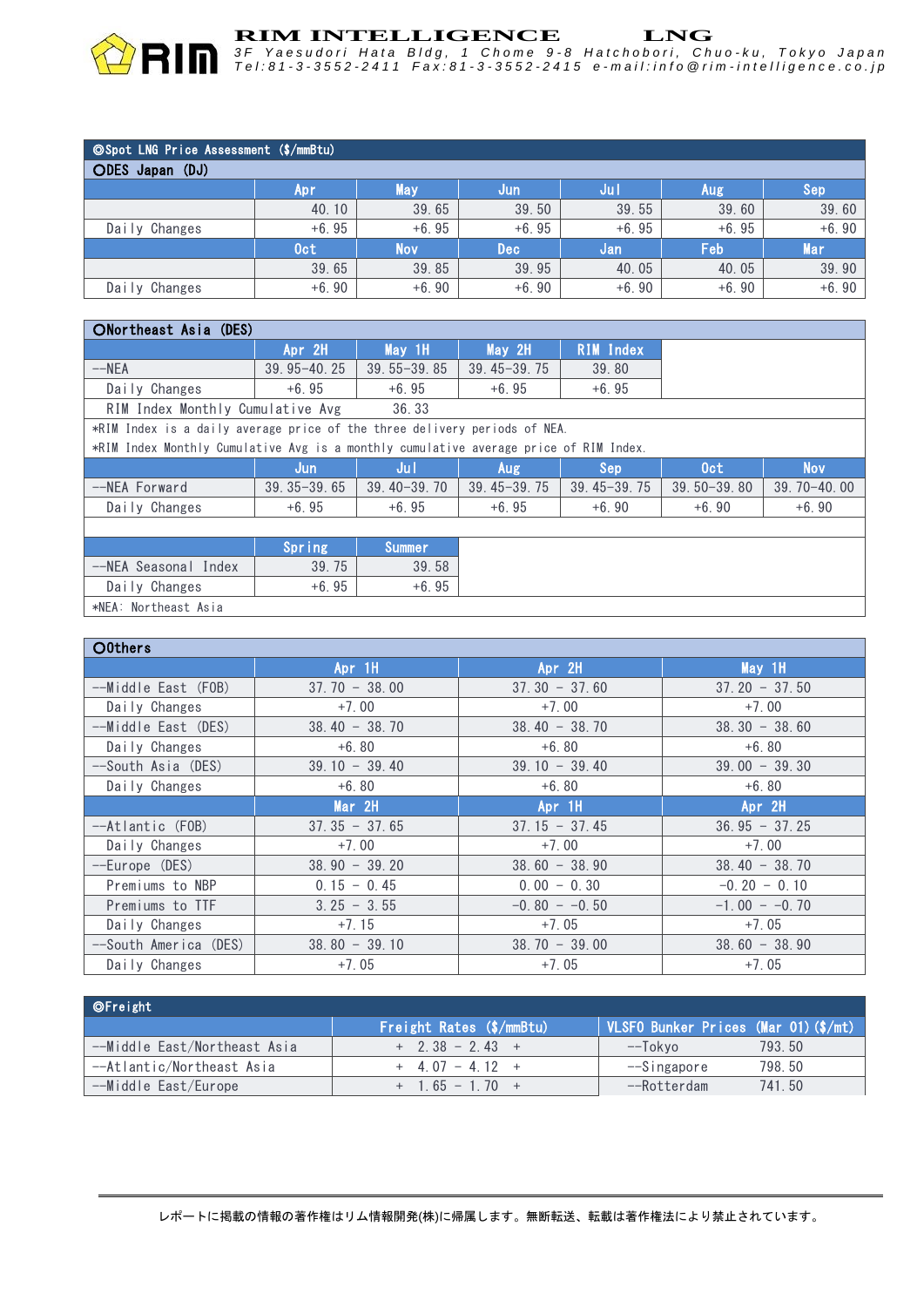

*3 F Y a e s u d o r i H a t a B l d g , 1 C h o m e 9 - 8 H a t c h o b o r i , C h u o - k u , T o k y o J a p a n* Tel:81-3-3552-2411 Fax:81-3-3552-2415 e-mail:info @rim-intelligence.co.jp

|                        | Daily Rates (\$)  |
|------------------------|-------------------|
| --Conventional Tankers | $23.000 - 28.000$ |
| --DFDE Tankers         | $32.000 - 37.000$ |
| --TFDE Tankers         | $32.000 - 37.000$ |
| --MEGI Tankers         | $39.500 - 44.500$ |
| --X-DF Tankers         | $39.500 - 44.500$ |
|                        |                   |

Daily rates include all costs.

\*\*\* Please visit https://eng.rim-intelligence.co.jp/rpt/assessment/select/type/Ing-en to refer to the assessment methodology for the above price assessments.

| <b>OJapan Crude Cocktail (JCC)</b> |                                                                                                                                                                                                                                                                                                                                                                                                                                                                                                                                                                                                                                                                                                                                                                                                                                                                                                                                     |            |         |         |         |       |        |        |  |
|------------------------------------|-------------------------------------------------------------------------------------------------------------------------------------------------------------------------------------------------------------------------------------------------------------------------------------------------------------------------------------------------------------------------------------------------------------------------------------------------------------------------------------------------------------------------------------------------------------------------------------------------------------------------------------------------------------------------------------------------------------------------------------------------------------------------------------------------------------------------------------------------------------------------------------------------------------------------------------|------------|---------|---------|---------|-------|--------|--------|--|
|                                    | Expected<br>$\begin{tabular}{ccccccccc} \multicolumn{2}{c }{\textbf{1} & \textbf{2} & \textbf{3} & \textbf{4} & \textbf{5} & \textbf{5} & \textbf{6} & \textbf{6} & \textbf{7} & \textbf{8} & \textbf{8} & \textbf{9} & \textbf{10} & \textbf{10} & \textbf{10} & \textbf{10} & \textbf{10} & \textbf{10} & \textbf{10} & \textbf{10} & \textbf{10} & \textbf{10} & \textbf{10} & \textbf{10} & \textbf{10} & \textbf{10} & \textbf{$<br>$\qquad \qquad \qquad -\qquad \qquad -\qquad \qquad -\qquad \qquad -\qquad \qquad -\qquad \qquad -\qquad \qquad -\qquad \qquad -\qquad \qquad -\qquad \qquad -\qquad \qquad -\qquad \qquad -\qquad \qquad -\qquad \qquad -\qquad \qquad -\qquad \qquad -\qquad \qquad -\qquad \qquad -\qquad \qquad -\qquad \qquad -\qquad \qquad -\qquad \qquad -\qquad \qquad -\qquad \qquad -\qquad \qquad -\qquad \qquad -\qquad \qquad -\qquad \qquad -\qquad \qquad -\qquad \qquad -\qquad \qquad -$ |            |         |         |         | _____ | Result | ______ |  |
|                                    | Jun                                                                                                                                                                                                                                                                                                                                                                                                                                                                                                                                                                                                                                                                                                                                                                                                                                                                                                                                 | <b>May</b> | Apr     | Mar     | Feb     | Jan   | Dec    | (Nov   |  |
| JCC(bbl)                           | 105.38                                                                                                                                                                                                                                                                                                                                                                                                                                                                                                                                                                                                                                                                                                                                                                                                                                                                                                                              | 102.71     | 101.44  | 88.68   | 86.99   | 79.66 | 82.29  | 82.14  |  |
| Daily Changes                      | $+7.22$                                                                                                                                                                                                                                                                                                                                                                                                                                                                                                                                                                                                                                                                                                                                                                                                                                                                                                                             | $+4.87$    | $+5.47$ | $+0.04$ | $-0.01$ | 0.00  | 0.00   |        |  |
| JCC (mmBtu)                        | 17.86                                                                                                                                                                                                                                                                                                                                                                                                                                                                                                                                                                                                                                                                                                                                                                                                                                                                                                                               | 17.41      | .20     | 15.03   | 14.75   | 13.50 | 13.95  | 13.92  |  |

| ONatural Gas Futures Prices (\$/mmBtu) |          |          |          |                      |                   |             |          |          |          |
|----------------------------------------|----------|----------|----------|----------------------|-------------------|-------------|----------|----------|----------|
| <b>ONYMEX Henry Hub</b><br>(Mar 01)    |          |          |          | OICE NBP<br>(Mar 01) |                   |             |          |          |          |
|                                        | Apr      | May      | Jun      | Jul                  |                   | <b>Apri</b> | May      | Jun      | Jul      |
| Settle                                 | 4.573    | 4.598    | 4.640    | 4.691                | Settle            | 38.621      | 38, 474  | 38, 303  | 38.337   |
| Change                                 | $+0.171$ | $+0.178$ | $+0.179$ | $+0.180$             | Change            | $+6.756$    | $+6.683$ | $+6.533$ | $+6.546$ |
| High                                   | 4.627    | 4.649    | 4.690    | 4.737                | High              | 40.154      | 39.689   | 39.251   | 37.470   |
| Low                                    | 4.340    | 4.361    | 4.409    | 4.462                | Low               | 32.364      | 32.497   | 33.296   | 36.892   |
| Estimated Volume:                      |          | 299.750  |          |                      | Estimated Volume: |             | 9.995    |          |          |

| ©Petroleum Futures/Physical |                                          |         |                                        |                       |        |
|-----------------------------|------------------------------------------|---------|----------------------------------------|-----------------------|--------|
|                             | <b>ONYMEX Petroleum Futures (Mar 01)</b> |         | OPetroleum Physical (Mar 01)           |                       |        |
| -WTI Futures                | $(\$/\text{mmBtu})$                      | 17.829  | -Dubai Crude                           | $(\$/mmBtu)$          | 16.766 |
|                             | $(\frac{\sqrt{}}{2})$                    | 103.41  |                                        | $(\frac{\sqrt{}}{2})$ | 97.25  |
| -Heating Oil                | $(\$/\text{mmBtu})$                      | 22, 720 | -Minas Crude                           | $(\$/mmBtu)$          | 17.713 |
|                             | (cts/gal)                                | 315.11  |                                        | $(\frac{\sqrt{}}{2})$ | 104.15 |
|                             | OICE Petroleum Futures (Mar 01)          |         | $-LSWR$ Indonesia ( $\sqrt{s}/mmBtu$ ) |                       | 15.065 |
| -Brent Futures              | $(S/\text{mmBtu})$                       | 18.224  |                                        | (S/bb)                | 93.40  |
|                             | (S/bb)                                   | 104.97  | -HSFO Singapore (\$/mmBtu)             |                       | 13.903 |
| -Gasoil Futures (\$/mmBtu)  |                                          | 22.623  |                                        | (S/mt)                | 556.00 |
|                             | $(\$/mt)$                                | 962.00  | -LPG CFR Japan                         | (S/mmBtu)             | 18.913 |
|                             |                                          |         | (Propane)                              | $(\$/mt)$             | 900.25 |

| <b>OCoal Prices and Electricity Prices</b> |        |                                        |       |  |  |  |  |  |
|--------------------------------------------|--------|----------------------------------------|-------|--|--|--|--|--|
| OCoal Prices (Mar 01)                      |        | OElectricity Prices (Yen/kWh) (Mar 02) |       |  |  |  |  |  |
| -FOB New Castle-Global Coal (\$/mmBtu)     | 13.680 | -JFPX 24h                              | 20.54 |  |  |  |  |  |
| (S/mt)                                     | 313.00 | -JEPX Davtime                          | 20.12 |  |  |  |  |  |
| -ICE Futures FOB Richards Bay (\$/mmBtu)   | 13.145 | -JEPX Peaktime                         | 11.39 |  |  |  |  |  |
| $(\$/mt)$                                  | 300.75 |                                        |       |  |  |  |  |  |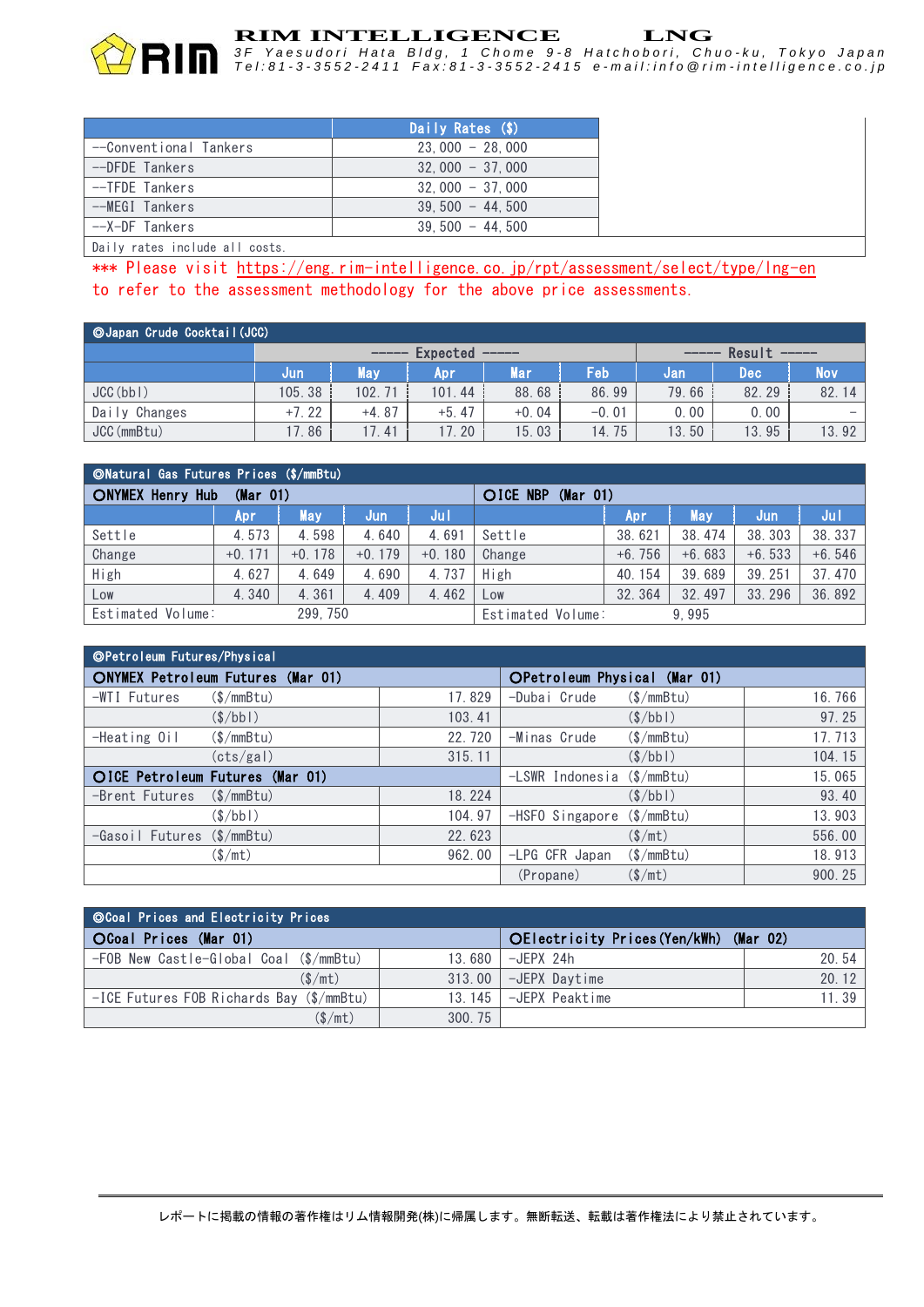

**RIM INTELLIGENCE LNG**<br>3F Yaesudori Hata Bldg, 1 Chome 9-8 Hatchobori, Chuo-ku, Tokyo Japar Tel:81-3-3552-2411 Fax:81-3-3552-2415 e-mail:info @rim-intelligence.co.jp

| ©LNG Benchmark          |            |                          |                                 |                          |                              |                                 |          |
|-------------------------|------------|--------------------------|---------------------------------|--------------------------|------------------------------|---------------------------------|----------|
|                         |            | $Jan-22$                 | $Dec-21$                        | $Nov-21$                 | $0$ ct- $21$                 | $Sep-21$                        | $Aug-21$ |
| -JLC Japan LNG Cocktail | (S/mmBtu)  | 13.777                   | 14.372                          | 14.317                   | 11.882                       | 10.761                          | 10.126   |
|                         | (\$/mt)    | 713.67                   | 744.48                          | 741.60                   | 615.50                       | 557.40                          | 524.53   |
| -Asia CIF Cocktail      | (\$/mmBtu) | $\overline{\phantom{m}}$ | $\qquad \qquad$                 | $\overline{\phantom{m}}$ |                              |                                 |          |
|                         | (\$/mt)    | $\overline{\phantom{m}}$ |                                 | $\qquad \qquad$          | $\qquad \qquad \blacksquare$ |                                 |          |
| -US Import Price Avg    | (\$/mmBtu) | $\overline{\phantom{m}}$ | $\hspace{0.1mm}-\hspace{0.1mm}$ |                          | $\overline{\phantom{m}}$     | $\hspace{0.1mm}-\hspace{0.1mm}$ |          |
| -US Export Price Avg    | (\$/mmBtu) |                          | -                               | $\overline{\phantom{0}}$ |                              |                                 |          |

# ◎**Transactions**

| $\overline{O}$   | <b>Recent Spot Transactions</b> |                    |                                                   |                     |                       |                    |                     |                                   |                    |
|------------------|---------------------------------|--------------------|---------------------------------------------------|---------------------|-----------------------|--------------------|---------------------|-----------------------------------|--------------------|
| Reported<br>date | <b>Dealt</b><br>Date            | Origin             | <b>Seller</b>                                     | <b>Buyer</b>        | <b>Price</b>          | FOB/<br><b>DES</b> | Volume<br>(cargoes) | <b>Timing</b>                     | <b>Destination</b> |
| Mar 2            | Feb 28                          | <b>T.B.R.</b>      | <b>T.B.R.</b>                                     | <b>GAIL</b>         | Linked to H.H. prices | <b>DES</b>         | 1                   | Apr 4-10                          | India              |
| Mar 2            | <b>Feb 28</b>                   | <b>Sabine Pass</b> | <b>GAIL</b>                                       | <b>T.B.R.</b>       | Linked to H.H. prices | <b>FOB</b>         | 1                   | Mar 28 2023                       | <b>T.B.R.</b>      |
| Mar 1            | late 4th<br>week of Feb         | <b>T.B.R.</b>      | <b>T.B.R.</b>                                     | <b>SLNG</b>         | <b>T.B.R.</b>         | <b>DES</b>         | 1                   | Mar                               | Singapore          |
| Feb 24           | Feb 20                          | <b>T.B.R.</b>      | Vitol                                             | <b>RPGCL</b>        | \$29.70               | <b>DES</b>         | $\mathbf{1}$        | Mar 12-13                         | <b>Bangladesh</b>  |
| Feb 24           | Feb 22                          | Qatar              | QP                                                | <b>Pakistan LNG</b> | \$25.12               | <b>DES</b>         | $\mathbf{1}$        | Mar 10-11                         | <b>Pakistan</b>    |
| Feb 24           | Feb 18                          | <b>T.B.R.</b>      | <b>T.B.R.</b>                                     | <b>GSPC</b>         | \$23.40               | <b>DES</b>         | 1                   | Mar 1-15                          | India              |
| Feb 24           | Feb 22                          | <b>T.B.R.</b>      | Producer,<br>Trader<br>and<br>Portfolio<br>player | <b>KOGAS</b>        | <b>T.B.R.</b>         | <b>DES</b>         | $\overline{7}$      | Mar 1-31<br>(mainly Mar<br>$1-10$ | S Korea            |

| <b>O</b> Recent Term Transactions |                                        |                       |                        |                       |                    |                                 |               |                 |  |
|-----------------------------------|----------------------------------------|-----------------------|------------------------|-----------------------|--------------------|---------------------------------|---------------|-----------------|--|
| <b>Reported</b><br>date           | Origin                                 | <b>Seller</b>         | <b>Buyer</b>           | <b>Price</b>          | FOB/<br><b>DES</b> | <b>Volume</b>                   | <b>Start</b>  | <b>Duration</b> |  |
| <b>Jan 12</b>                     | T.B.R.                                 | Portfolio player      | <b>Beijing Gas</b>     | Brent x late 12%      | <b>DES</b>         | $1.50$ mil mt/yr                | 2023          | 10yrs           |  |
| <b>Jan 12</b>                     | <b>Arctic LNG 2</b>                    | Novatek               | <b>Zhejiang Energy</b> | <b>T.B.R.</b>         | <b>DES</b>         | max 1.00 mil mt/vr              | <b>T.B.R.</b> | 15yrs           |  |
| <b>Jan 12</b>                     | <b>Arctic LNG 2</b>                    | <b>Novatek</b>        | <b>ENN</b>             | T.B.R.                | <b>DES</b>         | $0.60$ mil mt/vr                | <b>T.B.R.</b> | 11yrs           |  |
| <b>Dec 22</b>                     | <b>Plaquemines</b>                     | <b>Venture Global</b> | <b>CNOOC</b>           | <b>T.B.R.</b>         | <b>DES</b>         | $2.00$ mil mt/vr                | <b>T.B.R.</b> | 20yrs           |  |
| Dec 8                             | Qatar                                  | Qatargas              | Guangdong<br>Energy    | <b>Brent x 10.50%</b> | <b>DES</b>         | 1.00 mil mt/yr                  | 2024          | 10yrs           |  |
| <b>Nov 25</b>                     | <b>US Gulf</b><br>(mainly Sabine Pass) | <b>Cheniere</b>       | <b>Foran Energy</b>    | Linked to H.H.        | <b>DES</b>         | 4crgs/yr<br>(total 6.08 mil mt) | 2023          | 20yrs           |  |

|                  | <b>ORecent Tenders</b> |                  |                            |                    |                                                                            |                              |                    |               |
|------------------|------------------------|------------------|----------------------------|--------------------|----------------------------------------------------------------------------|------------------------------|--------------------|---------------|
| Reported<br>date | <b>Issuer</b>          | <b>Close</b>     | <b>Buy/</b><br><b>Sell</b> | FOB/<br><b>DES</b> | <b>Timing</b>                                                              | Price(\$)                    | Origin             | Winner        |
| Mar 2            | <b>EGAS</b>            | Mar <sub>3</sub> | <b>Sell</b>                | <b>DES</b>         | Mar 16-17 and 29-30                                                        | <b>T.B.R.</b>                | <b>Damietta</b>    | <b>T.B.R.</b> |
| Mar 2            | <b>GSPC</b>            | Mar 2            | <b>Buy</b>                 | <b>DES</b>         | Mar 19-25                                                                  | <b>T.B.R.</b>                | <b>T.B.R.</b>      | <b>T.B.R.</b> |
| Mar 2            | <b>APLNG</b>           | Mar <sub>3</sub> | <b>Sell</b>                | DES/<br><b>FOB</b> | Apr 6-7 and Apr 28-30                                                      | T.B.R.                       | <b>APLNG</b>       | <b>T.B.R.</b> |
| Mar 2            | <b>PTT</b>             | Mar 1            | <b>Buy</b>                 | <b>DES</b>         | Apr 1-2, 13-14, 16-17,<br>20-21, 23-24, 25-26                              | <b>T.B.R.</b>                | <b>T.B.R.</b>      | <b>T.B.R.</b> |
| Feb 28           | <b>GAIL</b>            | Feb 28           | Buy<br>(swap)              | <b>DES</b>         | Apr 4-10                                                                   | <b>T.B.R.</b>                | <b>T.B.R.</b>      | T.B.R.        |
| Feb 28           | <b>GAIL</b>            | Feb 28           | Sell<br>(swap)             | <b>FOB</b>         | Mar 28 2023                                                                | <b>T.B.R.</b>                | <b>Sabine Pass</b> | <b>T.B.R.</b> |
| Feb 22           | <b>PTT</b>             | Feb 22           | Buy                        | <b>DES</b>         | Apr 1-2, 3-4, 13-14,<br>16-17, 20-21,<br>23-24 or 25-26<br>(at least 1crg) | <b>TTF</b> premium<br>(1crg) | <b>T.B.R.</b>      | <b>Trader</b> |
| Feb 22           | <b>INPEX</b>           | Feb 22           | Buy                        | <b>DES</b>         | early Apr                                                                  | early - mid \$26.00's        | <b>T.B.R.</b>      | <b>T.B.R.</b> |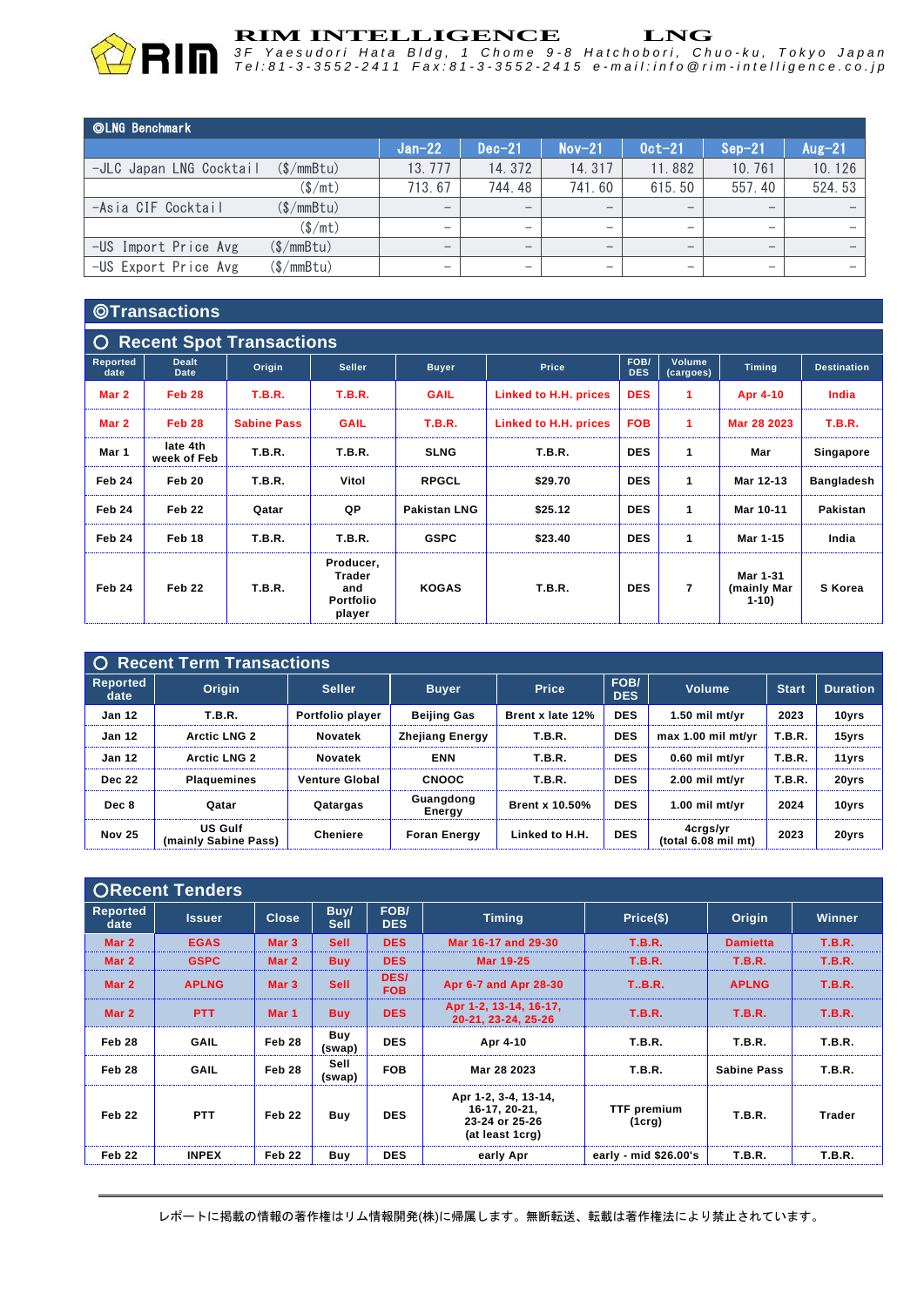

*3 F Y a e s u d o r i H a t a B l d g , 1 C h o m e 9 - 8 H a t c h o b o r i , C h u o - k u , T o k y o J a p a n* Tel:81-3-3552-2411 Fax:81-3-3552-2415 e-mail:info @rim-intelligence.co.jp

| Feb <sub>22</sub> | <b>KOGAS</b>                 | Feb <sub>22</sub> | Buy         | <b>DES</b>         | Mar 1-31                                                          | <b>T.B.R.</b>     | <b>T.B.R.</b>  | Producer,<br><b>Trader</b><br>and<br>Portfolio<br>player |
|-------------------|------------------------------|-------------------|-------------|--------------------|-------------------------------------------------------------------|-------------------|----------------|----------------------------------------------------------|
| Feb <sub>21</sub> | <b>Angola LNG</b>            | Feb 21            | <b>Sell</b> | DES/<br><b>FOB</b> | Mar 12 (earliest delivery)<br><b>or</b><br>Apr 6 (latest loading) | T.B.R.            | Angola         | T.B.R.                                                   |
| Feb 21            | <b>RPGCL</b>                 | Feb 20            | <b>Buv</b>  | <b>DES</b>         | Mar 12-13                                                         | \$29.70           | <b>T.B.R.</b>  | Vitol                                                    |
| Feb 21            | <b>Pakistan LNG</b>          | Feb 22            | Buv         | <b>DES</b>         | 10-11 (1) Mar 2-3 and (2) Mar 10-11                               | 20\$25.12         | <b>T.B.R.</b>  | QP                                                       |
| <b>Feb 21</b>     | Japanese<br>power<br>company | Feb 18            | <b>Buy</b>  | <b>DES</b>         | mid Apr                                                           | <b>T.B.R.</b>     | T.B.R.         | T.B.R.                                                   |
| <b>Feb 21</b>     | Pertamina                    | Feb 21            | <b>Sell</b> | DES/<br><b>FOB</b> | Mar 24-27 and Apr 22-28<br>(loading 2crgs)                        | T.B.R.            | <b>Bontang</b> | T.B.R.                                                   |
| Feb 18            | <b>KOGAS</b>                 | Feb 16            | Buy         | <b>DES</b>         | Feb 20 - Mar 10                                                   | Mar TTF +\$1.00's | <b>T.B.R.</b>  | <b>T.B.R.</b>                                            |

| <b>Recent Shipping Transactions</b><br>$\circ$ |                           |                      |                        |             |                   |                |                       |  |
|------------------------------------------------|---------------------------|----------------------|------------------------|-------------|-------------------|----------------|-----------------------|--|
| <b>Reported</b><br>date                        | <b>Vessel Name</b>        | charterer            | counter party          | <b>Type</b> | <b>Price</b>      | <b>Start</b>   | <b>Duration</b>       |  |
| Mar 2                                          | na                        | <b>Shell</b>         | <b>Gunvor</b>          | <b>MEGI</b> | <b>T.B.R.</b>     | Mar            | na                    |  |
| Mar 1                                          | na                        | <b>RWE</b>           | <b>Pavilion Energy</b> | na          | low-mid \$40k's   | na             | short term            |  |
| Mar 1                                          | <b>Celsius Copenhagen</b> | BP                   | Gunvor                 | X           | \$42k             | early Mar      | short term            |  |
| Feb 28                                         | na                        | Mitsui               | Gaslog                 | na          | na                | Oct - Dec 2024 | 9 yr                  |  |
| Feb 28                                         | Elisa Aquila              | <b>TotalEnergies</b> | na                     | X           | na                | na             | 1 yr                  |  |
| Feb 24                                         | <b>Ork Spirit</b>         | Major                | na                     | <b>MEGI</b> | ard \$90k's       | na             | na                    |  |
| Feb 24                                         | <b>BW</b> Iris            | Shell                | <b>ENN</b>             | na          | \$90k's           | 2022           | $1yr + 2 yr$ (option) |  |
| Feb <sub>22</sub>                              | <b>Gui Ying</b>           | Pan Ocean            | na                     | X           | \$40 <sub>k</sub> | <b>Mar 22</b>  | short term            |  |
| Feb 18                                         | <b>Cool Racer</b>         | Exxon Mobil          | <b>ENN</b>             | X           | \$80k's           | na             | $1yr + 1 yr$ (option) |  |

\*船舶の種類(Type)は、C = Conventional、D = DFDE、T = TFDE、X = X-DFと表記します。

| <b>OProjects/Receiving terminals Latest Information</b> |                        |                 |                |               |               |                                                                                                                                           |  |  |
|---------------------------------------------------------|------------------------|-----------------|----------------|---------------|---------------|-------------------------------------------------------------------------------------------------------------------------------------------|--|--|
| <b>Report</b><br><b>Date</b>                            | <b>Project</b>         | <b>Train No</b> | <b>Country</b> | <b>Start</b>  | <b>Period</b> | <b>Remark</b>                                                                                                                             |  |  |
| Mar 2                                                   | Tangguh                | na              | Indonesia      | <b>Jan 23</b> | na            | A turnaround at the No.1 train finished and production volume was<br>forecast to recover.                                                 |  |  |
| Mar 1                                                   | Freeport               | na              | US             | late Feb      | na            | The project has troubles at electric system.                                                                                              |  |  |
| Feb 28                                                  | Bintulu                | na              | Malaysia       | na            | na            | The ADP of term customers starting April had not been finalized. The<br>Apr supply schedule was uncertain.                                |  |  |
| Feb 25                                                  | Tangguh                | na              | Indonesia      | <b>Jan 23</b> | na            | Repair works at a unit removing acid containing natural gas at some<br>gas fields supplying gas to the T2 were still ongoing.             |  |  |
| Feb 25                                                  | Bintulu                | na              | Malaysia       | na            | na            | The installation of a facility to remove mercury from the Tiga projec<br>was likely to be delayed from the initial schedule in mid-March. |  |  |
| <b>Feb 21</b>                                           | <b>Bonny</b><br>Island | na              | Nigeria        | na            | na            | The project has troubles.                                                                                                                 |  |  |
| Feb 18                                                  | Calcasieu<br>Pass      | na              | US             | na            | na            | Preparations for the test operation are in progress.                                                                                      |  |  |

\*\*\*レポートの発行日に判明した情報は、赤字で表記しています。

### ◎マーケットコメンタリー ODES Japan

# 大幅続伸、北東アジア着と連動

DES Japan(DJ)相場は、4月限が40.10ドル、5月 限が39.65ドルといずれも前日から6.95ドル上昇

した。6~8月限は同6.95ドル高、9~11月限は同 6.90ドル高となった。いずれも北東アジア着相場 に連動した。12月~2023年3月限は前日から6.90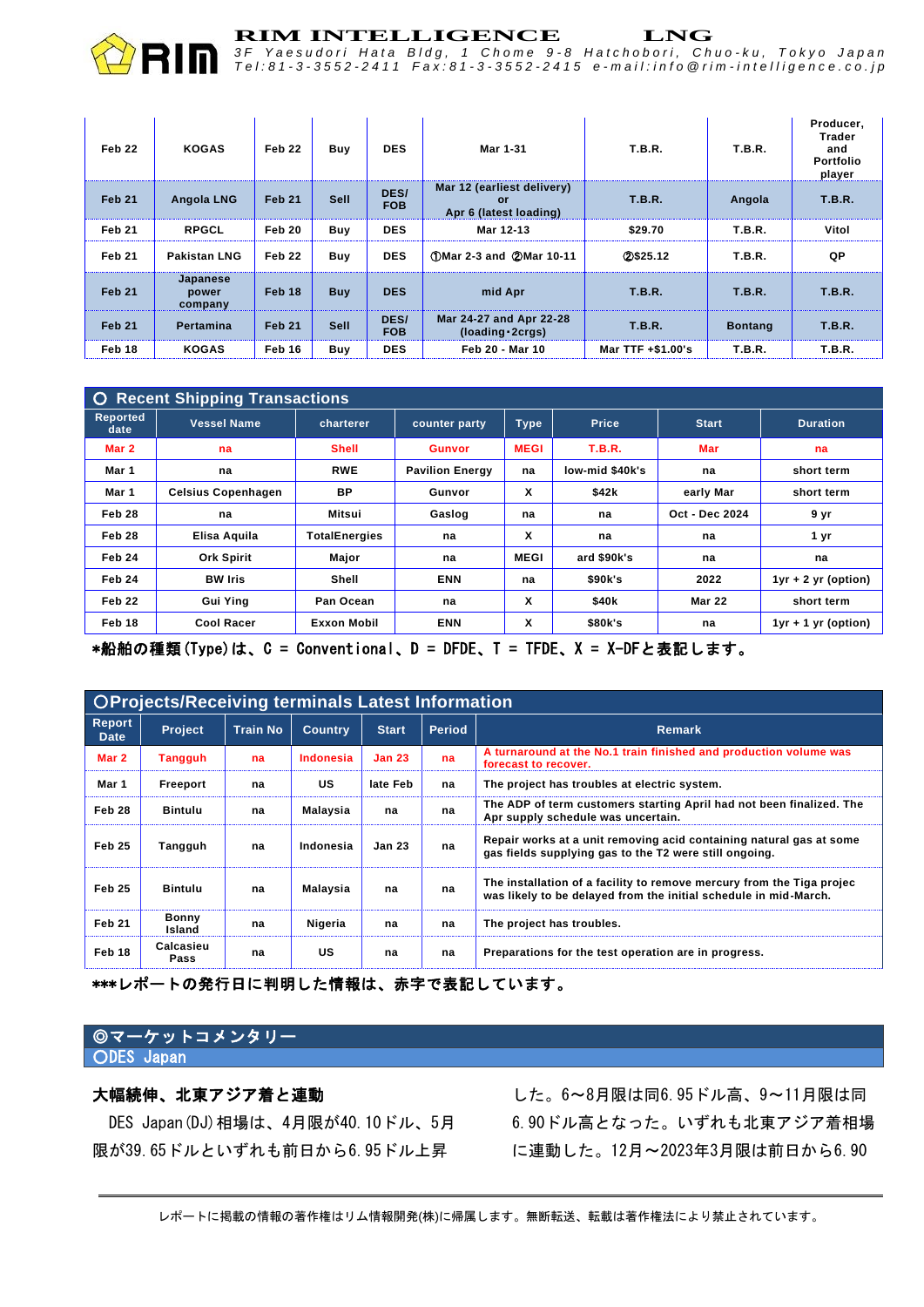

**RIM INTELLIGENCE LNG** *3 F Y a e s u d o r i H a t a B l d g , 1 C h o m e 9 - 8 H a t c h o b o r i , C h u o - k u , T o k y o J a p a n* Tel:81-3-3552-2411 Fax:81-3-3552-2415 e-mail:info @rim-intelligence.co.jp

ドル高。

### ■○北東アジア

### 大幅続伸、ビントゥル出し中心に品薄感強い

DES北東アジア着相場は大幅に続伸した。4月後 半着が39.95~40.25ドル、5月前半着が39.55~ 39.85ドル、5月後半着が39.45~39.75ドルと、い ずれも前日から6.95ドル高となった。韓国ガス公 社(KOGAS)の他、日本の電力および都市ガス数社が 3~4月着の需要を残す一方、北東アジア向けの供 給余力は潤沢ではないことから需給にタイト感が 強い。欧州の天然ガス市況が上昇したこともあり、 4月後半着が40.00ドルを小幅上回る水準へ上昇す るとともに、5月前後半着も同様に強含んだ。マレ ーシアのビントゥルプロジェクト(年産2,800万ト ン)における生産障害の解消が遅れるとともに、 豪プレリュードプロジェクト(同390万トン)の生 産も昨年末から停止した状態が続いている。ロシ アのウクライナ侵攻以降、サハリン2プロジェクト (同1,080万トン)出しを買い控える動きも少なか らず出始めており、他のアジアのプロジェクトへ

代替供給を求める動きが今後強まるとの見方が強 まっていることから、品薄感が解消されない。イ ンドネシアのタングープロジェクト(同720万ト ン)では、第1液化系列で1月23日から5週間の予定 で進められていた定修が終了し今後、生産量が回 復すると見られるとともに、オーストラリアパシ フィックLNG(APLNG)は3日締めで、APLNGプロジェ クト(年産900万トン)で4月6~7日に船積みする1 カーゴを対象に販売入札を開示するなど局所的に 供給余力が見られるものの、需給は引き締まって いる。

### PTT、4月着を追加購入へ

タイ石油公社(PTT)は1日、4月にマプタプット基 地(年間受入能力1,070万トン)へ到着するカーゴ を対象とした買付け入札を締め切った。対象は4月

1~2日、13~14日、16~17日、20~21日、23~24 日、25~26着。PTTは2月22日に締め切った4月着を 対象とした入札で、3~4日着とみられる1カーゴを 蘭TTF天然ガス市況に対してプレミアムで購入し ていた。

# サハリン2出しに対してスポットでの買い控え進 む

サハリン2プロジェクト出しに対する買い控え が進み始めた。サハリン2プロジェクトでは2日、 長期契約者向けに標準型「グランドメレヤ」号(容 量14万7,200立方―トル)が船積みを進めるなど供 給自体に支障は見られない。ただ、JERAや東京ガ スなど日本の需要家8社、KOGAS、台湾中油(CPC)は 2日時点で、長期契約による引き取りを続ける一方、 サハリン2出しのスポット購入を控える動きを見 せている。サハリン2プロジェクト出しの長期契約 を持たない中国企業の多くもスポット購入には消 極的だ。北東アジアの公益エネルギー企業はサハ リン2出しに関して「供給の不履行や船舶の入港規 制など今後、適正に供給を受けられなくなる可能 性がある以上、スポット購入に加え長期契約の増 量、スワップ取引での売買を控えざるをえない」 としている。サハリン2プロジェクトでは、権益保 持者で27.5%を出資する英シェルがサハリン2プ ロジェクトの事業から撤退すると伝えるとともに、 原油生産が中心のサハリン1プロジェクトでは、米 エクソンモービルも1日、事業からの撤退を表明し た。2日の市場では、サハリン2プロジェジェクト に出資する三井物産および三菱商事の動向に関係 者が強い関心を示している。日本企業は「日本の エネルギー安全保障の観点から、日本の出資企業 がサハリン2プロジェクトからすぐさま撤退する ことは考えにくいものの、今後のウクライナ情勢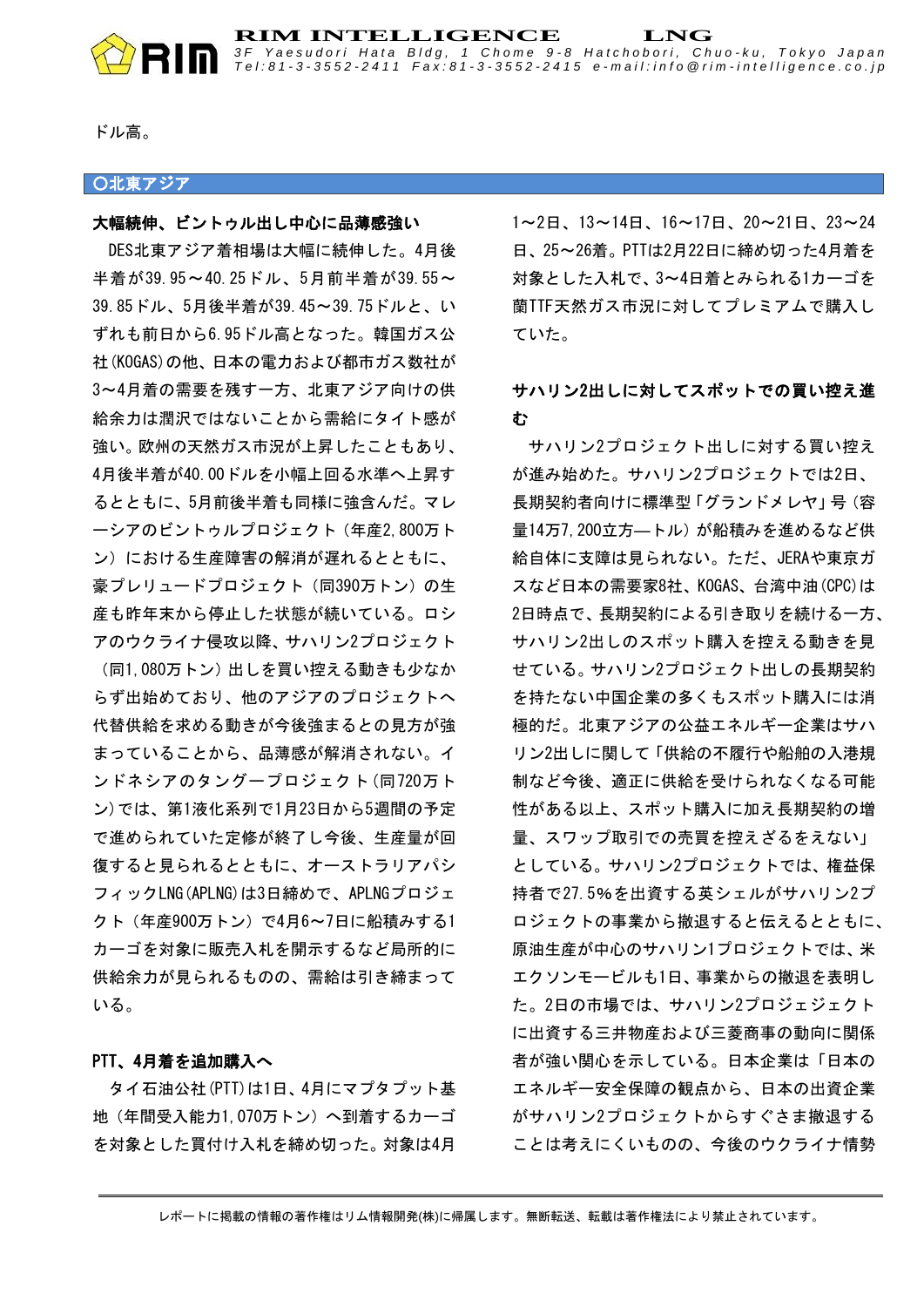### **RIM INTELLIGENCE LNG** *3 F Y a e s u d o r i H a t a B l d g , 1 C h o m e 9 - 8 H a t c h o b o r i , C h u o - k u , T o k y o J a p a n* Tel:81-3-3552-2411 Fax:81-3-3552-2415 e-mail:info @rim-intelligence.co.jp

次第で状況が急変することもある」としている。

### 中国企業など需要家、スポット購入を先送り

6~8月着相場はいずれも前日から6.95ドル上昇 した。6月着が39.35~39.65ドル。欧州の天然ガス 市況の上昇を受け5月着に連動して切り上がった。 9~11月着相場は各月ともに前日から6.90ドル強 含んだ。9月着が39.45~39.75ドル。欧系トレーダ ーは「期近着相場の上昇が大きいことから、8月着 と9月着の相場の格差は無くなりフラットになっ た」と伝えた。10~11月着は9月着と同様に上昇し た。ロシア出しのLNGの供給懸念と先高感から、中 国企業を含む北東アジアの需要家の大半は、期先 着カーゴの購入を手控えている。



### ○南アジア

### GSPC、期近の3月着を購入へ

DES南アジア相場は、4月前後半着が39.10~ 39.40ドル、5月前半着が39.00~39.30ドルと前日 から6.80ドル大幅に上昇した。欧州市況や北東ア ジア着相場が急上昇したことを受けた。4月後半着 相場は、南アジアの需要家の多くが価格高騰を嫌 気して買い控えており、上げ幅が北東アジア着相 場と比較して10~20セント抑えられた。4月前半着 相場と5月前半着相場は4月後半着相場と同様に強

# 含んだ。インド国営ガス公社(GAIL)による2月28 日締めの米国出しの販売とインド着の買付けのス ワップ入札は、落札が決まった。インド向けは4 月4~10日着1カーゴが対象。価格は米ヘンリーハ ブ天然ガス市況(HH)に連動となり、米国積みの販 売価格との格差はインド着が6.70~6.95ドル程度 高くなったようだ。この他、インドのグジャラッ ト州石油公社 (GSPC) は2日に買付け入札を締め切 った。対象は3月19~25日着1カーゴ。

### ○中東

### 続伸、ロシア出しの代替需要が増加傾向

FOB中東相場は続伸した。4月前半積みが37.70~ 38.00ドル、4月後半積みが37.30~37.60ドル、5月前 半積みが37.20~37.50ドルと、いずれも前日から 7.00ドル上昇した。ロシア出し天然ガスの供給懸念 が依然として根強いことから蘭TTF天然ガス市況が 大幅高に転じたことで、中東出しの相場も連動して 切り上がった。中東の4月前半積みは37.00ドル台後 半へと上昇するとともに、4月後半積みと5月前半積 みも連動高。アジアや欧州を中心にロシア出しLNGに 対する買い控えが表面化するとともに、中東出しに 代替需要が集まり始めていることも中東出しの相場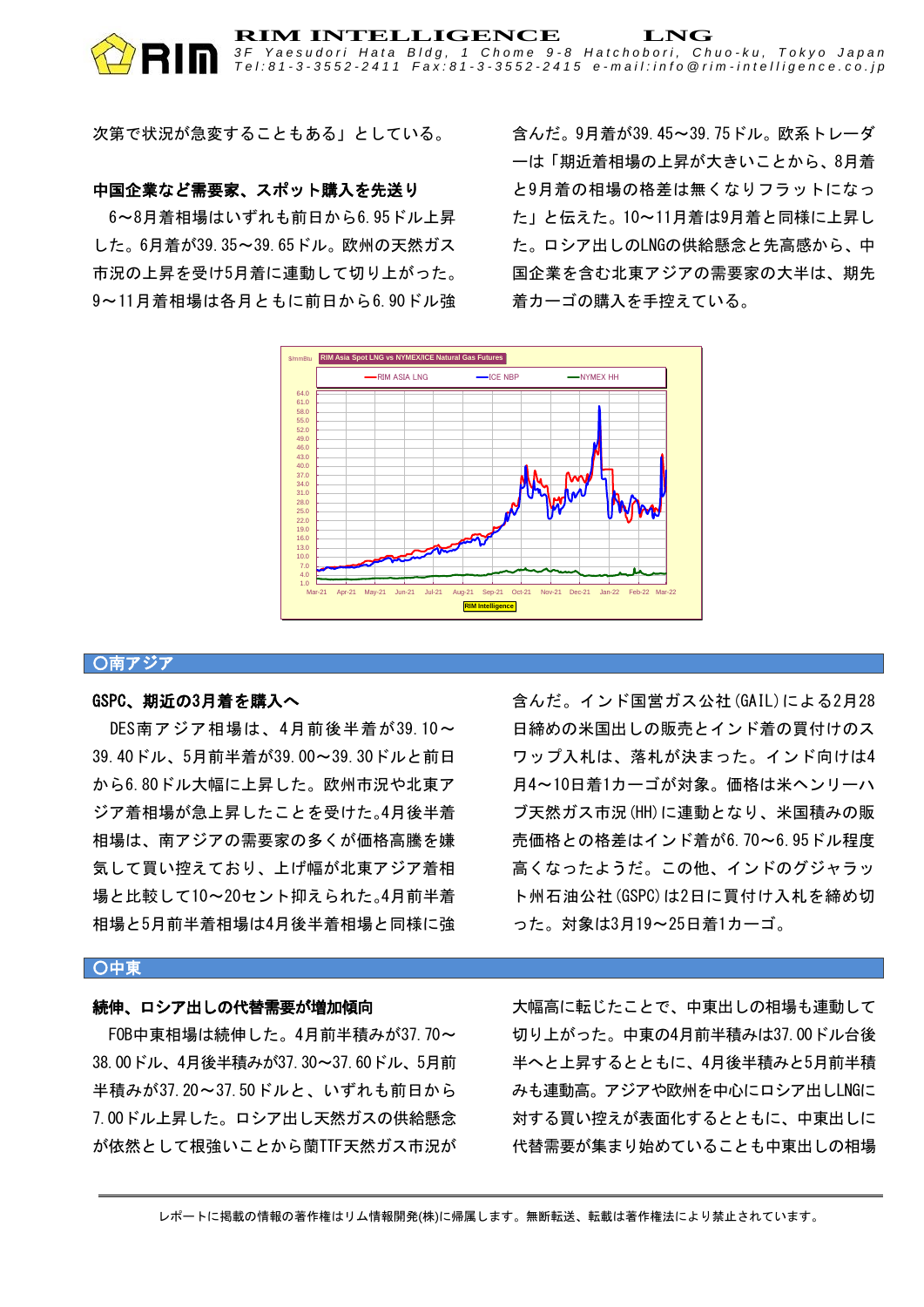

上昇の一因となった。カタールガスは、カタール国 営石油(QP)が基地使用権を持つ英サウスフック基地 (年間受入能力1,540万トン)へラスラファンプロジ ェクト(年産7,800万トン)出しの転送を増やし始め るとともに、英シェルはオマーンプロジェクト(同 1.050万トン)出しの欧州向けの供給量を増やしてい ると見られる。

### 大幅続伸、南アジア着相場の上昇に連動

DES 中東相場は大幅に続伸した。4 月前後半着が

38.40~38.70 ドル、5 月前半着が 38.30~38.60 ドル といずれも前日から 6.80 ドル上昇した。南アジア着 相場の上昇に連動した。4 月着相場は 38.50 ドルを わずかに上回る水準まで切り上がった。5 月前半着 相場は 4 月着相場につれ高となった。今年に入り国 営クウェート石油(KPC)以外の需要家は長期契約玉 を含め、LNG を輸入していない。中東の冬場は不需 要期であることから、12~3 月ごろまで LNG の受入 れを一時的に停止する需要家が多い。相場の高騰も 買い控えの要因とみられる。

### ○大西洋圏

### 反発、欧州市況に連動

FOB大西洋圏相場は、3月後半積みが37.35~ 37.65ドル、4月前半積みは37.15~37.45ドル、4 月後半積みが36.95~37.25ドルといずれも前日か ら7.00ドル反発した。欧州の天然ガス市況高を背 景に、3月後半積み相場が37.00ドル半ばまで上昇 した。4月前後半積み相場は3月後半積み相場に連 動した。インド国営ガス公社(GAIL)は2月28日締め の米国出しの販売とインド着の買付けのスワップ 入札の落札を決めた。米国出しは2023年3月28日サ ビンパスプロジェクト(年産2,250万トン)積み1カ ーゴが対象。

# カルカシュー、初カーゴを出荷

2022年10~12月もしくは2023年1~3月に商業稼 働の開始を予定している米国のカルカシュープロ ジェクトは、オペレーターである米独立系会社ベ ンチャーグローバルが試運転を開始した。MEGI型 「ヤニス」号(容量17万4,000立方メートル)が1日に プロジェクトの初カーゴを積み込んだ。このカー ゴは欧州に向けて輸送されるようだ。X-DF型「ビビ ットシティLNG」号(同17万4,000立方メートル)が2 日にカルカシュ―プロジェクトに到着しており、2 カーゴ目も近く出荷される見通しとなっている。

### ○欧州

### ロシア産 LNG の代替需要が台頭

DES 欧州相場は大幅に続伸した。3 月後半着が 38.90~39.20 ドルと前日から 7.15 ドル上昇した。 4 月前半着は 38.60~38.90 ドル、4 月後半着は 38.40~38.70 ドルといずれも同 7.05 ドル高とな った。ロシア産 LNG に代わるカーゴの需要が見ら れ、市場のセンチメントが強気に振れている。英 国政府が 1 日、露ヤマルプロジェクト(年産 1,650 万トン)出しの受入れを禁止したことから、代替カ ーゴの需要が台頭している。市場では 4 月前半北 西欧州着を蘭天然ガス相場(TTF)対比 80 セントの ディスカウントで買い唱えるプレーヤーが見られ

た。期近のヤマルプロジェクト出しの受入れが大 きく減少しているため、3 月後半着相場は 4 月前 半着相場より上げが小幅大きくなった。4 月後半 着相場は同前半着相場につれ高となった。

### 英国がロシア産 LNG の受入れを禁止

3 月上旬に英グレイン基地(年間受入能力 1,430 万トン)で荷揚げ予定だったロシア産 LNG を積ん だ TFDE 型「クリストフデマルゲリ」号(容量 17 万 2,600 立方メートル)は英国の発表を受け、仕向 け地を仏モントワール基地(同 800 万トン)に急遽 変更した。グレイン基地ではここ数カ月、ヤマル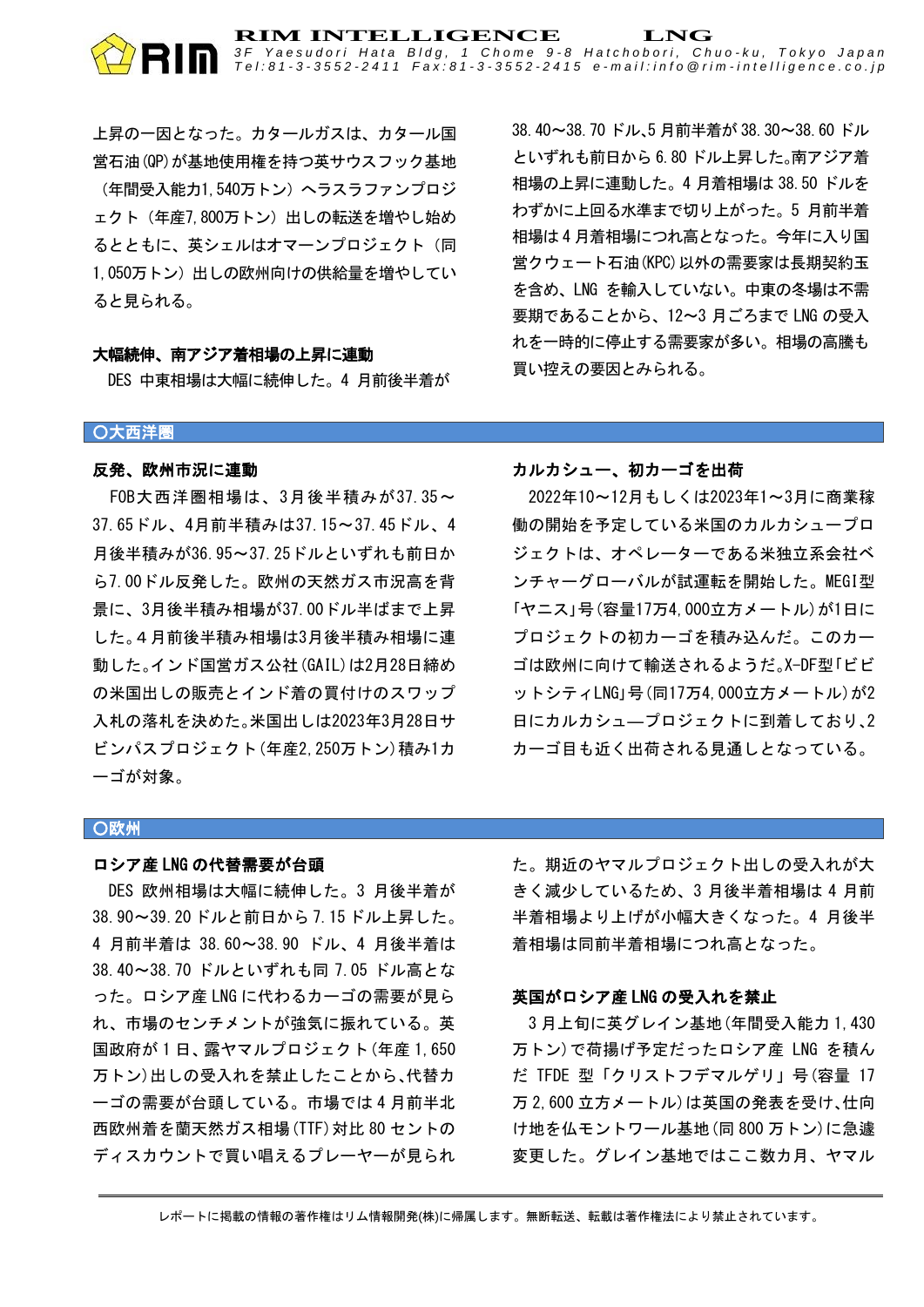*3 F Y a e s u d o r i H a t a B l d g , 1 C h o m e 9 - 8 H a t c h o b o r i , C h u o - k u , T o k y o J a p a n* Tel:81-3-3552-2411 Fax:81-3-3552-2415 e-mail:info @rim-intelligence.co.jp

プロジェクト出しを月 3 カーゴ前後引き取ってい たため、今後もヤマルプロジェクト出しを積んだ 船は仕向け地変更が行われるとみられる。また他 の欧州諸国も英国の方針に倣い、ロシア産 LNG の

### ○南米

### 大幅続伸、欧天然ガス相場の強さを受け

DES 南米相場は大幅に続伸した。3 月後半着が 38.80~39.10 ドル、4 月前半着が 38.70~39.00 ドル、4 月後半着が 38.60~38.90 ドルといずれも 前日から 7.05 ドル上昇した。欧州の天然ガス相場 の強さを受けた。4 月前半着相場は 38.00 ドル台 後半まで切り上がった。3 月後半着相場と 4 月後 半着相場は 4 月前半着相場に連動高となった。プ エルトリコのポンセ基地(年間受入能力 200 万ト ン)に 2 月 26 日、トリニダードトバゴのアトラン

受入れを取りやめる公算が大きい。欧系トレーダ ーは「ウクライナ情勢が不透明なことから、予防 的にロシア産のエネルギー資源の輸入を取りやめ る動きが見られる」と伝えた。

ティック LNG プロジェクト(年産 1,530 万トン)出 しを積載した標準型「BW ボストン」号(容量 13 万 8,059 立方メートル)が到着した。プエルトリコは 毎月 1~2 カーゴを輸入しているが、到着したカー ゴは 2 回に分けて荷揚げを行っている。タンクの 容量が大きくないため、1 度に全量を荷揚げする ことが難しいようだ。プエルトリコは発電燃料用 に LNG を使用しており、発電事業は米フォートレ スエナジーが担っている。

### ○傭船相場および船舶運行概況

### シェルがガンボーから傭船

期間が 3 カ月未満の短期傭船相場は前日からも ち合った。1 日あたりのレートは標準型が 2 万 3,000~2 万 8,000 ドル、DFDE 型と TFDE 型が 3 万 2,000~3 万 7,000 ドル、MEGI 型と X-DF 型が 3 万 9,500~4 万 4,500 ドル。ロシアの天然ガスと LNG の供給不安から、仕向け地変更など船繰りの調整 を検討するプレーヤーが増えている。これに伴い 船舶の貸し控えや中長期傭船への動きが見られる。 ただ現在フリー船が多いため、需給が引き締まる 状況ではない。英シェルが 3 月米ガルフ積みを輸 送するため、欧ガンボーから MEGI 型を傭船した。 契約にはバラストボーナスなど特別な条件が付与 されているようだ。

### ロシア船籍の傭船に敬遠の動き

欧系プレーヤーを中心に、ロシア船籍の傭船を 避ける動きがあるようだ。背景には、欧州連合(EU) がロシア船籍の入港禁止を検討していることが挙

げられる。日本の海運関係者は「ロシア船籍は長 期契約に基づき、露ヤマルプロジェクト(年産 1,650 万トン)出しの輸送に使用される場合が多い ため、ロシア企業以外に貸し出されるケースは少 ない。このため短期傭船市場への影響は軽微だろ う」と指摘した。

### 複数の引き合いが散見

オーストラリアパシフィック LNG(APLNG)が APLNGプロジェクト(年産900万トン)で4月上旬に 船積みするカーゴの輸送用に傭船に動いている。 APLNG は 4 月上旬積みを対象とした販売入札を行 っているが、DES ベースでの販売も検討していると みられる。この他、豪資源開発大手ウッドサイド が標準型の借入れに動いている。契約の開始時期 は判然としないが、期間は 45 日を予定している。 長期傭船では、中国海洋石油(CNOOC)が 2023 年 2 月起こしの 3 年間を対象に船舶を探している。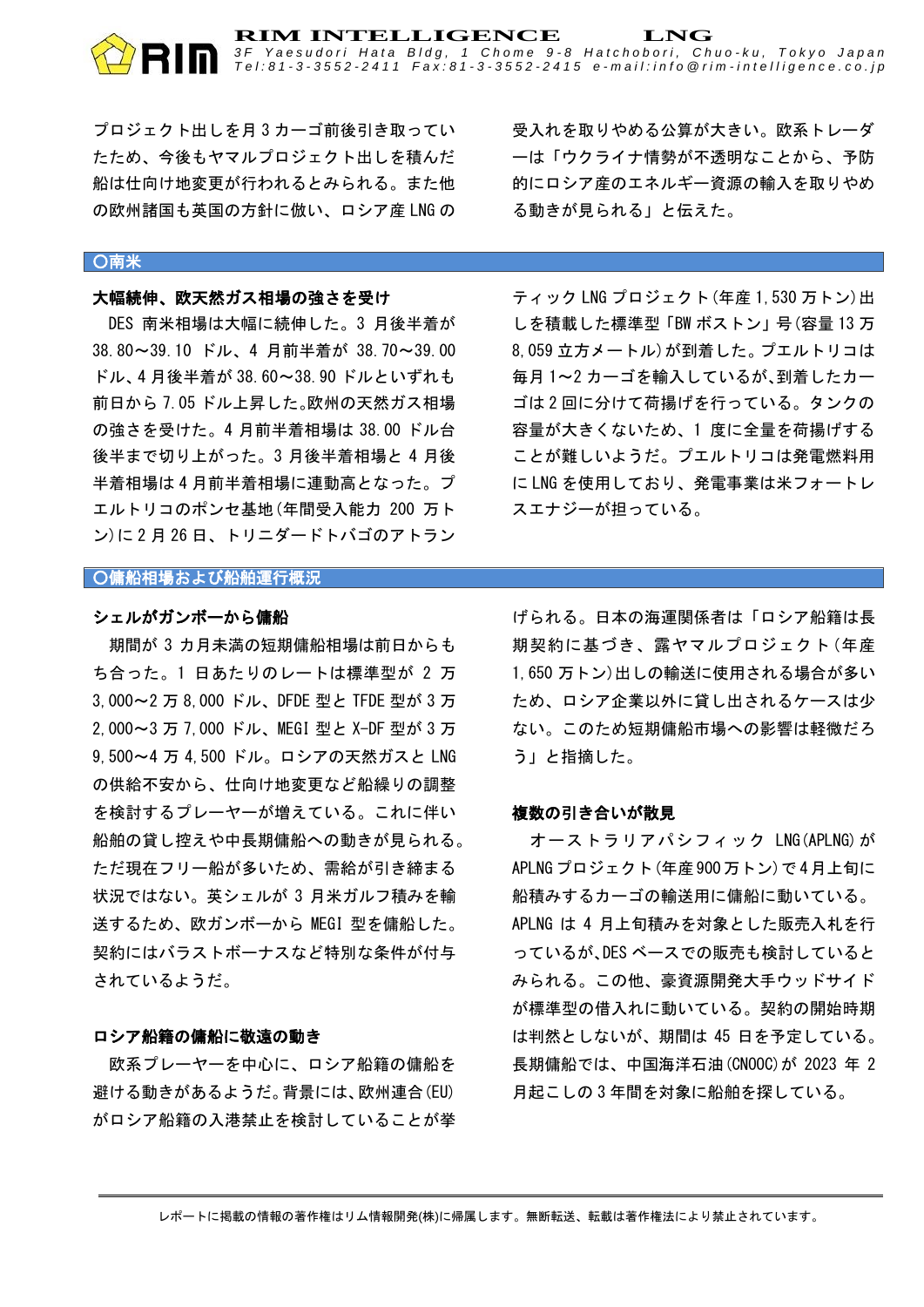### ○日本国内天然ガス市場

### 大垣ガス、都市ガスの供給エリアを拡大

大垣ガス(岐阜県大垣市)は、大垣市で都市ガス を供給する地場大手。同社は2022年2月から、安八 郡神戸町中沢へ都市ガスの供給を開始した。大垣 ガスが大垣市以外へ都市ガスを供給するのは今回 が初めてとなる。大垣ガスは、同社の西大垣製造 所で製造した都市ガスに加え東邦ガスから導管を 通して調達する都市ガスを、大垣市にある中継基 地から中圧導管と低圧導管通して安八郡神戸町中 沢に都市ガスを供給している。大垣ガスは「2026 年を目安に神戸町の他エリアにも導管を敷設し供 給を開始する計画」とした。

### ○NYMEX/ICE天然ガス先物市場動向 (Mar 1)

# NYMEX天然ガス=4月限は反発、LNG輸出の増加観測 で

1日のNYMEX市場で天然ガス先物は反発。期近の4 月限は前日比17.1セント高の4.573ドル/百万Btu で引けた。米国で今後、欧州向けにLNGの輸出が増 えるとの見方が強まっており、LNG生産用のガス需 要の増加が見込まれた。

1日のICE天然ガスは続伸。4月限は289.98ペンス /サームと前日比52.20ペンス高で引けた。現行の 1.3319ドル/ポンドの相場を基にすると、ドルベー スの百万Btu換算値は38.621ドルと前日から675.6 セント高。ロシア産天然ガスの供給懸念が根強く 買いが進んだ。

### ◎お知らせ ○『クリーンエネルギーレポート』創刊号発刊のお知らせ

リム情報開発は1月19日、週刊『クリーンエネルギーレポート』の創刊号を発刊しました。

**RIM INTELLIGENCE LNG**

*3 F Y a e s u d o r i H a t a B l d g , 1 C h o m e 9 - 8 H a t c h o b o r i , C h u o - k u , T o k y o J a p a n* Tel:81-3-3552-2411 Fax:81-3-3552-2415 e-mail:info @rim-intelligence.co.jp

週刊『クリーンエネルギーレポート』では、アンモニアの価格評価に加え、水素、エタノールなど炭 素を含まないエネルギーや、排出権取引情報など幅広いトピックスを取り上げます。新型コロナの感染 拡大が続く中、脱炭素エネルギーに対する関心が高まっています。『クリーンエネルギーレポート』で は、国内外の最新情報を随時掲載していきます。

お申し込みは以下のURLからお願いいたします。下記のURLからは、12月に発刊しました「プレ創刊号」 も試読頂けますので 是非お目通しください。

<https://www.rim-intelligence.co.jp/contents/ce1/>

ご購読につきましてご不明な点、ご質問がありましたらお気軽にお問い合わせください。

ご質問は クリーンエネルギーレポートチームまでお願いいたします。

電話:03-3552-2411 E-mail [info@rim-intelligence.co.jp](mailto:info@rim-intelligence.co.jp)

### ◎マーケットニュース ○電力9エリア=2日ピーク時の全国予備率15.0%、全国的に春の暖かさ

電力9エリアのピーク時(各エリアの最大電力の予想時間)の電力需給は2日、周波数が50Hzの東日本3 地域と60Hzの西日本6地域を市場別に合算すると、東日本は予備率が18.0%、使用率が84.8%、西日本は それぞれ12.6%、88.8%の見1込み。大手電力9社が朝方までに発表した同日の各地域の需給予想(大手 電力とその他電気事業者の合計)に基づいて試算した。予備力の9地域合計は1,889万kWで、供給予備率が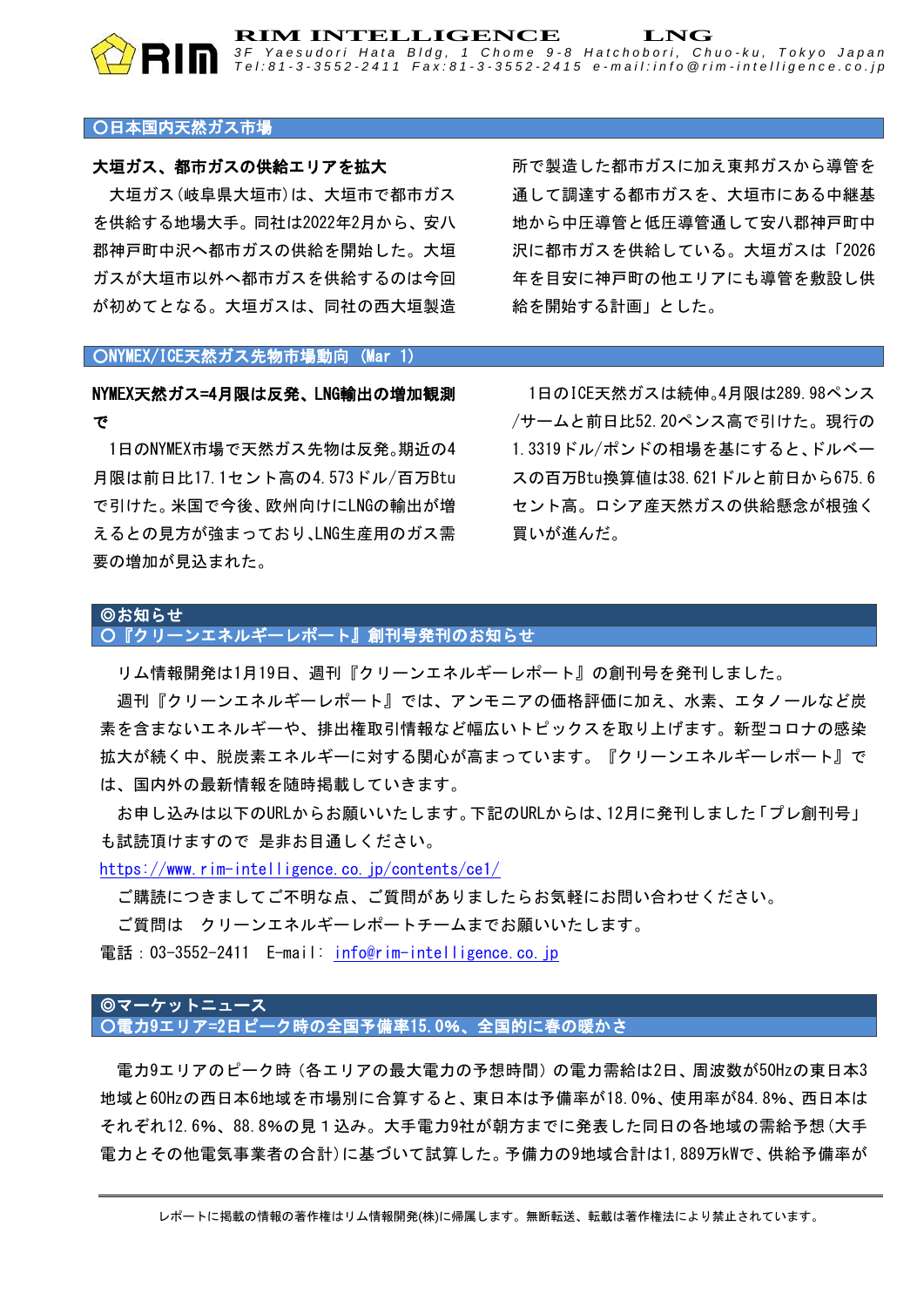*3 F Y a e s u d o r i H a t a B l d g , 1 C h o m e 9 - 8 H a t c h o b o r i , C h u o - k u , T o k y o J a p a n* Tel:81-3-3552-2411 Fax:81-3-3552-2415 e-mail:info @rim-intelligence.co.jp

15.0%、使用率が86.9%だった。1日朝の見通しと比べると、予備率が0.5ポイント高く、使用率が0.4 ポイント低い。

気象庁の2日8時の予報によると、主な大手電力の本店所在地の同日の予想最高気温は、東日本の東京 が14度(1日5時の予想最高18度)、仙台が10度(同10度)、札幌が3度(同4度)、西日本では名古屋が14度(同 12度)、大阪が13度(同13度)、福岡が13度(同16度)。日中の最高気温は、平年よりも高い所が多く、東海 から西日本にかけても春の陽気を感じられそう。東京は前日よりも低いが、3月中頃の暖かさとなる予想。 一方、2日の天気は、全国的に日中を中心におおむね晴れ間が広がる予報。ただ、松江は午前中を中心に 雲が広がりやすく、にわか雨がありそう。また、関東は午後にかけて天気が崩れやすく、夜は雨が降り やすいとみられる。

| エリア       | ピーク時供給<br>力 | 予想最大電<br>力 | 供給予備<br>率 | 使用率   | 予想最大電力時<br>間帯 | 気温見通し(最<br>高) |
|-----------|-------------|------------|-----------|-------|---------------|---------------|
| 北海道       | 529         | 440        | 20.2%     | 83.2% | 05 時台         | 3             |
| 東北        | 1.366       | 1,190      | 14.8%     | 87.1% | 18 時台         | 10            |
| 東京        | 4,742       | 3,995      | 18.7%     | 84.2% | 09 時台         | 14            |
| 東日本3社計    | 6,637       | 5,625      | 18.0%     | 84.8% |               | 9             |
| 中部        | 2,306       | 2,023      | 14.0%     | 87.7% | 09 時台         | 14            |
| 北陸        | 495         | 437        | 13.3%     | 88.3% | 09 時台         | 12            |
| 関西        | 2,378       | 2, 110     | 12.7%     | 88.7% | 09 時台         | 13            |
| 中国        | 931         | 813        | 14.5%     | 87.3% | 08 時台         | 15            |
| 四国        | 445         | 389        | 14.4%     | 87.4% | 08 時台         | 15            |
| 九州        | 1, 264      | 1,170      | 8.0%      | 92.6% | 18 時台         | 13            |
| 中西日本 6 社計 | 7,819       | 6,942      | 12.6%     | 88.8% |               | 14            |
| 9エリア合計    | 14, 456     | 12,567     | 15.0%     | 86.9% |               | 12            |

### 3 月 2 日の供給予備率と使用率見通し

単位:万 kW

気温の地域は電力 9 社の本店所在地(札幌、仙台、東京、名古屋、富山、大阪、広島、髙松、福岡)とし合計 は平均気温

気温見通しは気象庁による 8 時

の予報

### ■ ○LNG船動静表=袖ヶ浦、サハリン2玉搭載「グランドメレヤ」号が9日入着へ

| Japan_LNG_Terminal_Cargo_Arrivals |           |                     |          |         |                                                   |  |  |  |
|-----------------------------------|-----------|---------------------|----------|---------|---------------------------------------------------|--|--|--|
| Arrival                           | Terminal  | Carrier             |          |         | Capacity (cum)   Capacity (mt)   Origin/Last Port |  |  |  |
| <b>Tokyo Bay</b>                  |           |                     |          |         |                                                   |  |  |  |
| $09 - Mar - 22$                   | Sodegaura | Grand Mereya        | 147, 200 | 67, 712 | Sakhalin 2, Russia                                |  |  |  |
| $09 - \text{Mar} - 22$            | Futtsu    | Al Khaznah          | 135, 496 | 62, 328 | Ichthys, Australia                                |  |  |  |
| $07 - Mar - 22$                   | Ogishima  | Puteri Mutiara Satu | 137, 100 | 63,066  | Malaysia                                          |  |  |  |
| $07 - Mar - 22$                   | Negishi   | Amadi               | 154,800  | 71, 208 | <b>Brunei</b>                                     |  |  |  |
| $05 - \text{Mar} - 22$            | Futtsu    | Flex Enterprise     | 173, 400 | 79, 764 | Wheatstone, Australia                             |  |  |  |
| $05 - \text{Mar} - 22$            | Ogishima  | Energy Glory        | 165,000  | 75,900  | Gorgon, Australia                                 |  |  |  |
| $04 - Mar - 22$                   | Ogishima  | Mubaraz             | 137,000  | 63,020  | Abu Dhabi                                         |  |  |  |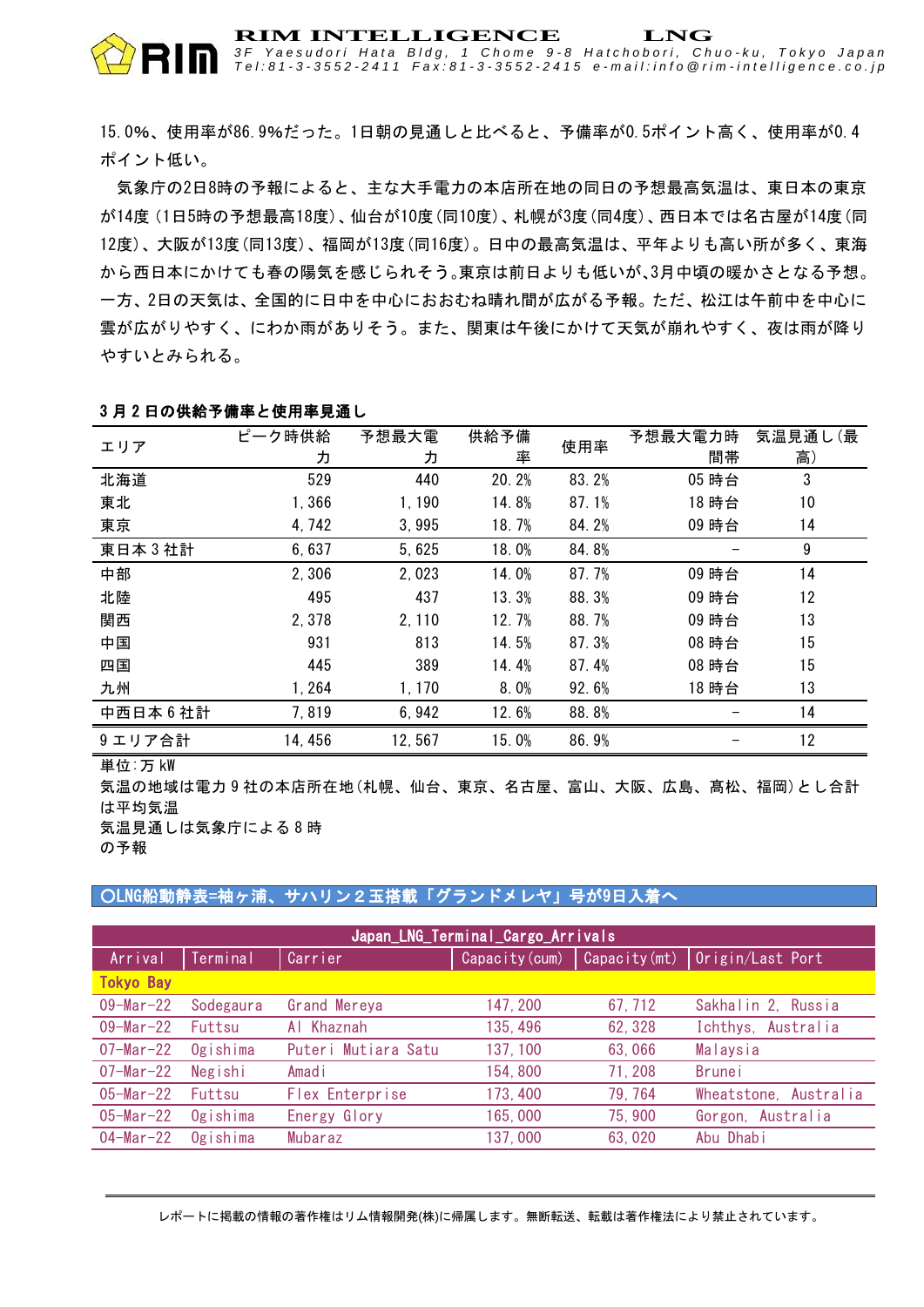*3 F Y a e s u d o r i H a t a B l d g , 1 C h o m e 9 - 8 H a t c h o b o r i , C h u o - k u , T o k y o J a p a n* Tel:81-3-3552-2411 Fax:81-3-3552-2415 e-mail:info @rim-intelligence.co.jp

| 03-Mar-22           | Sodegaura | Scf Timmerman  | 174.000 | 80.040 | QCLNG. Australia   |
|---------------------|-----------|----------------|---------|--------|--------------------|
| 03-Mar-22 Futtsu    |           | Clean Ocean    | 161.900 | 74.474 | Zeebrugge, Belgium |
| 04-Mar-22 Ogishima  |           | Energy Horizon | 177,000 | 81.420 | Pluto, Australia   |
| 02-Mar-22 Sodegaura |           | Esshu Maru     | 153,000 | 70.380 | Ichthys, Australia |

# ○LNG船動静表=豪NWS、「ノースウエストスナイプ」号が14日入港へ

| LNG_Exports_from_Australia |                       |                |               |  |  |  |  |
|----------------------------|-----------------------|----------------|---------------|--|--|--|--|
| Arrival                    | Carrier               | Capacity (cum) | Capacity (mt) |  |  |  |  |
| Dampier (NWS)              |                       |                |               |  |  |  |  |
| $14 - \text{Mar} - 22$     | Northwest Snipe       | 127, 500       | 58,650        |  |  |  |  |
| $09 - \text{Mar} - 22$     | Northwest Stormpetrel | 127, 500       | 58,650        |  |  |  |  |
| $06 - Mar - 22$            | Pacific Enlighten     | 145,000        | 66,700        |  |  |  |  |
| $04-Mar-22$                | Methane Spirit        | 165,500        | 76, 130       |  |  |  |  |
| $01 - \text{Mar} - 22$     | Northwest Sandpiper   | 127, 500       | 58,650        |  |  |  |  |
|                            | Total                 | 565,500        | 260, 130      |  |  |  |  |

# ○LNG船動静表=台湾・永安基地、ボニー島玉搭載「マランガススパルタ」号1日入港

| LNG Cargo Arrivals at Taiwan Terminal |                 |                        |                |               |                          |  |  |  |
|---------------------------------------|-----------------|------------------------|----------------|---------------|--------------------------|--|--|--|
| Arrival                               | <b>Terminal</b> | Carrier                | Capacity (cbm) | Capacity (mt) | Origin                   |  |  |  |
| $01-Mar-22$                           | Yung An         | Maran Gas Sparta       | 161, 870       | 74,460        | Bonny Island,<br>Nigeria |  |  |  |
|                                       |                 | Total                  | 161, 870       | 74,460        |                          |  |  |  |
| 26-Feb-22                             | Yung An         | Woodside Charles Allen | 169, 540       | 77,988        | NWS, Australia           |  |  |  |
| 24-Feb-22                             | Taichung        | Doha                   | 137, 354       | 63, 183       | Qatar                    |  |  |  |
| $23 - Feb - 22$                       | Taichung        | Maran Gas Chios        | 174,000        | 80,040        | Gorgon, Australia        |  |  |  |
| $21 - Feb - 22$                       | Yung An         | Yenisei River          | 155,000        | 71,300        | Zeebrugge, Belgium       |  |  |  |
| $21 - Feb - 22$                       | Taichung        | Taitar No1             | 145,000        | 66,700        | Qatar                    |  |  |  |

◇

※リムレポートの転送は著作権により堅く禁じられております。購読契約者である組織以外だけでなく、 同契約者の組織内の他部署、支社、支店などへの転送も出来ません。本レポートの全部もしくは一部の 転載も禁じられています。著作権違反が発覚した場合、違約金が発生することがあります。本レポート に記載された情報の正確性については万全を期しておりますが、購読者が本レポートの情報を用いて行 う一切の行為に関して、リム情報開発株式会社は責任を負いません。また、天災、事変その他非常事態 が発生し、または発生するおそれがあり、運営が困難となった場合、レポート発行を一時的に中断する ことがあります。

# 事業所一覧

[東京本社] Tel:03-3552-2411, Fax:03-3552-2415 e-mail[:info@rim-intelligence.co.jp](mailto:info@rim-intelligence.co.jp)